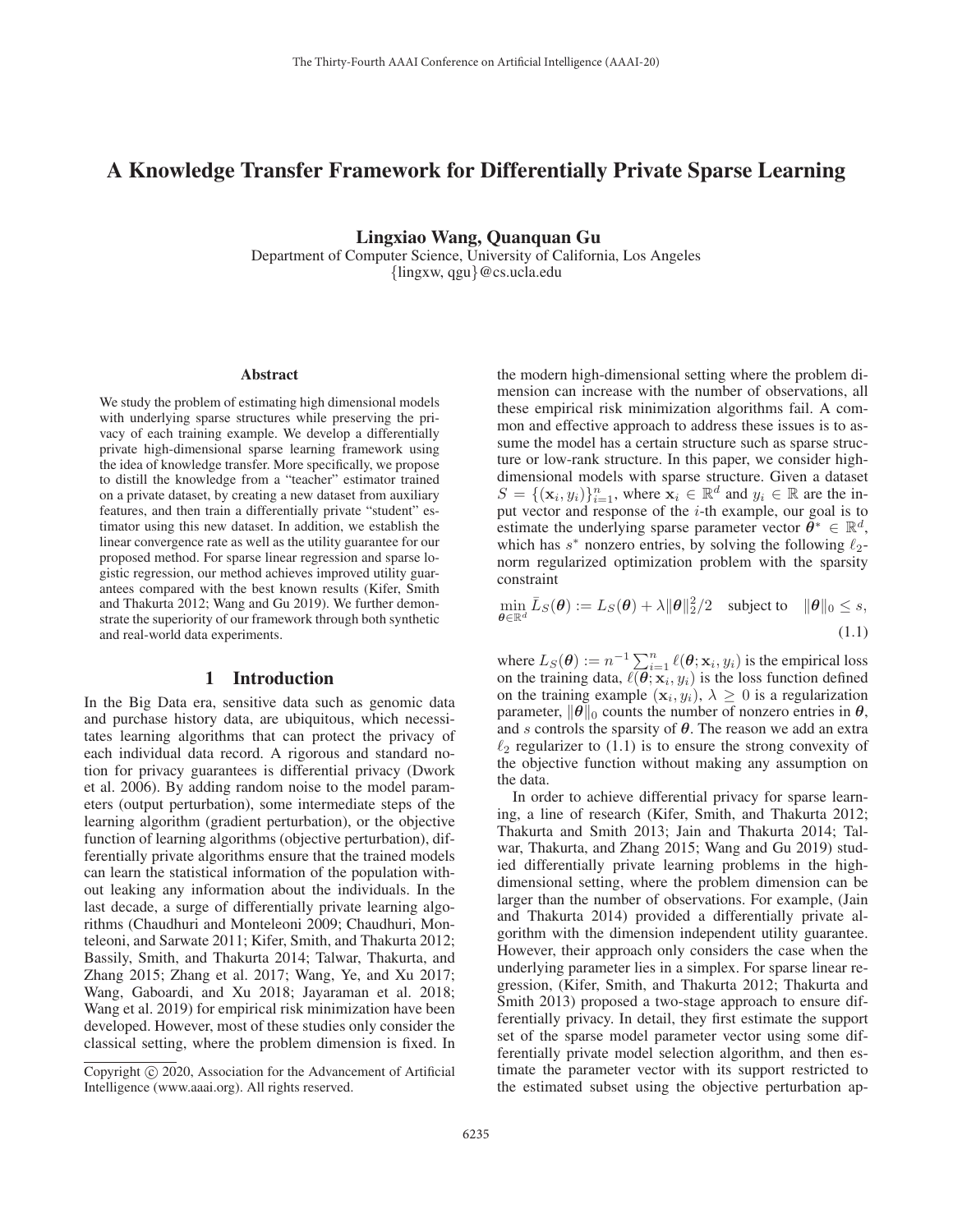

Figure 1: Illustration of the proposed framework: (1). A "teacher" estimator is trained using the private dataset; (2). A new private-preserving dataset is generated using the auxiliary features and their private predictions output by the "teacher" estimator; (3). A differentially private "student" estimator is trained using the newly generated dataset.

proach (Chaudhuri and Monteleoni 2009). Nevertheless, the support selection algorithm, like exponential mechanism, is computational inefficient or even intractable in practice. (Talwar, Thakurta, and Zhang 2015) proposed a differentially private algorithm for sparse linear regression by combining the Frank-Wolfe method (Frank and Wolfe 1956) and the exponential mechanism. Although their utility guarantee is worse than (Kifer, Smith, and Thakurta 2012; Wang and Gu 2019), it does not depend on the restricted strong convexity (RSC) and smoothness (RSS) conditions (Negahban et al. 2009). Recently, (Wang and Gu 2019) developed a differentially private iterative gradient hard thresholding (IGHT) (Jain, Tewari, and Kar 2014; Yuan, Li, and Zhang 2014) based framework for sparse learning problems by injecting Gaussian noise into the intermediate gradients. However, all the aforementioned methods either have unsatisfactory utility guarantees or are computationally inefficient. For example, the utility guarantees provided by (Kifer, Smith, and Thakurta 2012; Thakurta and Smith 2013; Wang and Gu 2019) depend on the  $\ell_2$ -norm bound of the in-<br>nut wester, which can be in the ender of  $O(\sqrt{d})$  and answer put vector, which can be in the order of  $O(\sqrt{d})$  and grows as d increases in the worse case. While the utility guarantee as *d* increases in the worse case. While the utility guarantee of the algorithm proposed by (Talwar, Thakurta, and Zhang 2015) only depends on the  $\ell_{\infty}$ -norm bound of the input vector, it has a worse utility guarantee, and its convergence rate is sub-linear.

Therefore, a natural question is whether we can achieve the best of both worlds: a strong utility guarantee and high computational efficiency. To this end, we propose to make use of the idea of knowledge distillation (Buciluă, Caruana, and Niculescu-Mizil 2006; Hinton, Vinyals, and Dean 2015), which is a knowledge transfer technique originally introduced as a mean of model compression. The original motivation of using knowledge distillation is to use a large and complex "teacher" model to train a small "student" model, while maintaining its accuracy. For the differentially private sparse learning problem, similar idea can be applied here: we can use a non-private "teacher" model to train a differentially private "student" model, while preserving the sparse information of the "teacher" model. We no-

tice that several knowledge transfer approaches have been recently investigated in the differentially private classification problem (Hamm, Cao, and Belkin 2016; Papernot et al. 2016; Bassily, Thakkar, and Thakurta 2018; Yoon, Jordon, and van der Schaar 2018). Nevertheless, the application of knowledge distillation to the generic differentially private high-dimensional sparse learning problem is new and has never been studied before.

In this paper, we propose a knowledge transfer framework for solving the high-dimensional sparse learning problem on a private dataset, which is illustrated in Figure 1. Our proposed algorithm is not only very efficient but also has improved utility guarantees compared with the state-of-the-art methods. More specifically, we first train a non-private "teacher" model using IGHT from the private dataset. Based on this "teacher" model, we then construct a privacy-preserving dataset using some auxiliary inputs, which are drawn from some given distributions or public datasets. Finally, by training a "student" model using IGHT again based on the newly generated dataset, we can obtain a differentially private sparse estimator. Table 1 summarizes the detailed comparisons of different methods for sparse linear regression, and we summarize the contributions of our work as follows

- Our proposed differentially private framework can be applied to any smooth loss function, which covers a broad family of sparse learning problems. In particular, we showcase the application of our framework to sparse linear regression and sparse logistic regression.
- We prove a better utility guarantee and establish a liner convergence rate for our proposed method. For example, for sparse linear regression, our method achieves ple, for sparse linear regression, our method achieves<br>  $O(K^2 s^{*2} \sqrt{\log d}/(n\epsilon))$  utility guarantee, where K is<br>
the L<sub>ss</sub>-norm bound of the input vectors and  $\epsilon$  is the the  $\ell_{\infty}$ -norm bound of the input vectors, and  $\epsilon$  is the privacy budget. Compared with the best known utility bound  $O(\widetilde{K}^2 s^{*2} \log d/(n^2 \epsilon^2))$  (Kifer, Smith, and Thakurta 2012; Wang and Gu 2019) ( $\widetilde{K}$  is the  $\ell_2$ -norm bound of the input vectors) our utility quarantee is better bound of the input vectors), our utility guarantee is better than it by a factor of  $O(\tilde{K}^2 \sqrt{\log d}/(K^2 n \epsilon))$ . Considering that  $\widetilde{K}$  can be  $\sqrt{d}$  times larger than  $K$ , the improvement factor can be as large as  $O\left(\frac{d\sqrt{\log d}}{n}\right)$ . Similar im-<br>provement is achieved for sparse logistic regression provement is achieved for sparse logistic regression.
- With the extra sparse eigenvalue condition (Bickel et al. 2009) on the private data, our method can achieve  $O(K^2 s^{*3} \log d/(n^2 \epsilon^2))$  utility guarantee for sparse linear regression. It is better than the best known result ear regression. It is better than the best known result (Kifer, Smith, and Thakurta 2012; Wang and Gu 2019)  $O(\widetilde{K}^2 s^{*2} \log d/(n^2 \epsilon^2))$  by a factor of  $O(\widetilde{K}^2/(K^2 s^*)),$ <br>which can be as large as  $O(d/\epsilon^*)$ . Similar improvement which can be as large as  $O(d/s^*)$ . Similar improvement is also achieved for sparse logistic regression.

**Notation.** For a *d*-dimensional vector  $\mathbf{x} = [x_1, ..., x_d]^\top$ , we use  $\|\mathbf{x}\|_2 = \left(\sum_{i=1}^d |x_i|^2\right)^{1/2}$  to denote its  $\ell_2$ -norm, and use  $\|\mathbf{x}\|_{\infty} = \max_i |x_i|$  to denote its  $\ell_2$ -norm. We let supp(**x**)  $\|\mathbf{x}\|_{\infty}^{\infty} = \max_{i} |\mathbf{x}_i|$  to denote its  $\ell_{\infty}$ -norm. We let supp(**x**) be the index set of nonzero entries of **x** and supp(**x** s) be be the index set of nonzero entries of **x**, and  $supp(x, s)$  be the index set of the top s entries of **x** in terms of magnitude. We use  $S<sup>n</sup>$  to denote the input space with n examples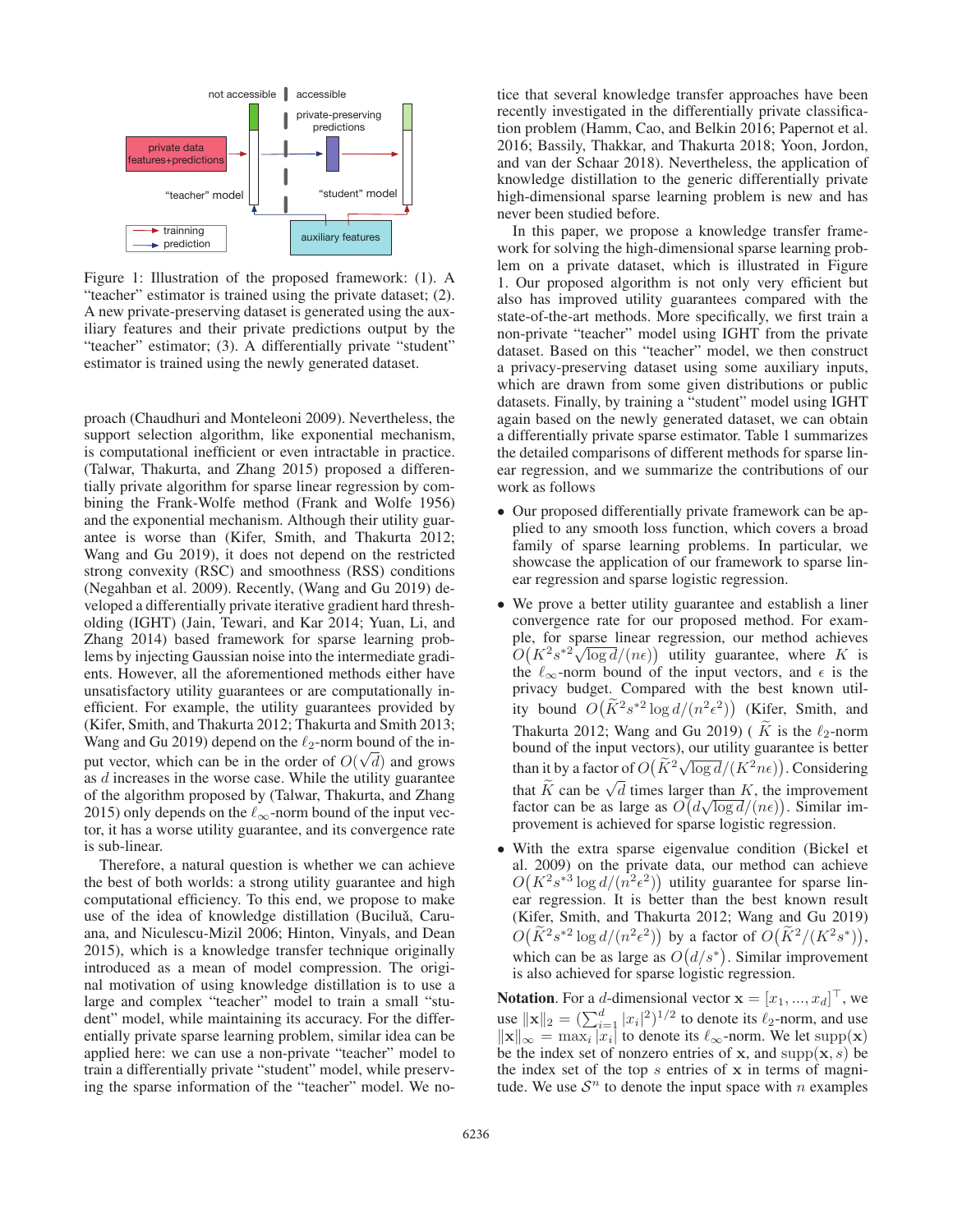Table 1: Comparison of different algorithms for sparse linear regression in the setting of  $(\epsilon, \delta)$ -DP. We report the utility bound achieved by the privacy-preserving mechanisms, and ignore the  $\log(1/\delta)$  term. Note that  $n \epsilon \gg 1$ ,  $\mathbf{x}_i$  denotes the *i*-th input vector, and υ is the probability that the support selection procedure can successfully recover the true support.

| Algorithm                                             | Data Assumption                                                                                                                     | Utility                                                    | Convergence<br>Rate | <b>Utility Assumption</b> |
|-------------------------------------------------------|-------------------------------------------------------------------------------------------------------------------------------------|------------------------------------------------------------|---------------------|---------------------------|
| Frank-Wolfe<br>(Talwar, Thakurta, and Zhang 2015)     | $\max_{i\in[n]}\ \mathbf{x}_i\ _{\infty}\leq 1$                                                                                     | $O\left(\frac{\log(nd)}{(n\epsilon)^{2/3}}\right)$         | Sub-linear          | N <sub>0</sub>            |
| <b>Two Stage</b><br>(Kifer, Smith, and Thakurta 2012) | $\max_{i \in [n]} \ \mathbf{x}_i\ _2 \leq \widetilde{K} \quad O\left(\frac{\widetilde{K}^2 s^{*2} \log(2/v)}{(n\epsilon)^2}\right)$ |                                                            | <b>NA</b>           | RSC/RSS                   |
| DP-IGHT<br>(Wang and Gu 2019)                         | $\max_{i \in [n]}   \mathbf{x}_i  _2 \leq \widetilde{K}$                                                                            | $O\left(\frac{K^2 s^{*2} \log d}{(n\epsilon)^2}\right)$    | Linear              | RSC/RSS                   |
| <b>DPSL-KT</b><br>$\lambda > 0$                       | $\max_{i\in[n]}\ \mathbf{x}_i\ _{\infty}\leq K$                                                                                     | $O\left(\frac{K^2 s^{*2} \sqrt{\log d}}{n\epsilon}\right)$ | Linear              | N <sub>0</sub>            |
| <b>DPSL-KT</b><br>$\lambda = 0$                       | $\max_{i \in [n]}   \mathbf{x}_i  _{\infty} \leq K$<br>RSC/RSS                                                                      | $O\left(\frac{K^2 s^{*3} \log d}{(n\epsilon)^2}\right)$    | Linear              | RSC/RSS                   |
|                                                       |                                                                                                                                     |                                                            |                     |                           |

and  $\mathcal{R}, \mathcal{R}'$  to denote the output space. Given two sequences  ${a_n}, {b_n}$ , if there exists a constant  $0 < C < \infty$  such that  $a_n \leq Cb_n$ , we write  $a_n = O(b_n)$ , and we use  $\widetilde{O}(\cdot)$ to hide the logarithmic factors. We use  $I_d \in \mathbb{R}^{d \times d}$  to denote the identity matrix. Throughout the paper, we use  $\ell_i(\cdot)$  as the shorthand notation for  $\ell(\cdot; \mathbf{x}, u_i)$  and  $\boldsymbol{\theta}_{\text{min}}$  to denote as the shorthand notation for  $\ell(\cdot; \mathbf{x}_i, y_i)$ , and  $\boldsymbol{\theta}_{\min}$  to denote the minimizer of problem (1.1) the minimizer of problem (1.1).

## 1.1 Additional Related Work

To further enhance the privacy guarantee for training data, there has emerged a fresh line of research (Hamm, Cao, and Belkin 2016; Papernot et al. 2016; Bassily, Thakkar, and Thakurta 2018; Yoon, Jordon, and van der Schaar 2018) that studies the knowledge transfer techniques for the differentially private classification problem. More specifically, these methods propose to first train an ensemble of "teacher" models based on disjoint subsets of the private dataset, and then train a "student" model based on the private aggregation of the ensemble. However, their approaches only work for the classification task, and cannot be directly applied to general sparse learning problems. Moreover, their subsample and aggregate framework may not be suitable for the high-dimensional sparse learning problem since each "teacher" model is trained on a subset of the private dataset, which makes the "large  $d$ , small  $n$ " scenario even worse. In contrast to their sub-sample and aggregate based knowledge transfer approach, we propose to use the distillation based method (Buciluǎ, Caruana, and Niculescu-Mizil 2006; Hinton, Vinyals, and Dean 2015), which is more suitable for the high-dimensional sparse learning problem.

#### 2 Preliminaries

In this section, we introduce some background and preliminaries about optimization and differential privacy. We first lay out the formal definitions of strongly convex and smooth functions.

**Definition 2.1.** A function  $f : \mathbb{R}^d \to \mathbb{R}$  is  $\lambda$ -strongly convex, if for any  $\boldsymbol{\theta}_1, \boldsymbol{\theta}_2 \in \mathbb{R}^d$ ,

$$
f(\boldsymbol{\theta}_1)-f(\boldsymbol{\theta}_2)-\langle \nabla f(\boldsymbol{\theta}_2),\boldsymbol{\theta}_1-\boldsymbol{\theta}_2\rangle \geq \lambda \|\boldsymbol{\theta}_1-\boldsymbol{\theta}_2\|_2^2/2.
$$

**Definition 2.2.** A function  $f : \mathbb{R}^d \to \mathbb{R}$  is  $\overline{\beta}$ -smooth, if for any  $\theta_1, \theta_2 \in \mathbb{R}^d$ ,

$$
f(\theta_1) - f(\theta_2) - \langle \nabla f(\theta_2), \theta_1 - \theta_2 \rangle \leq \overline{\beta} ||\theta_1 - \theta_2||_2^2/2
$$
.  
Next we present the definition of sub-Gaussian distribu-

tion (Vershynin 2010).

**Definition 2.3.** We say  $X \in \mathbb{R}^d$  is a sub-Gaussian random vector with parameter  $\alpha > 0$ , if  $(\mathbb{E}|\mathbf{u}^{\top}\mathbf{X}|^p)^{1/p} \leq \alpha\sqrt{p}$  for all  $n > 1$  and all unit vector **u** with  $\|\mathbf{u}\|_{2} = 1$ all  $p \ge 1$  and all unit vector **u** with  $\|\mathbf{u}\|_2 = 1$ .

We also provide the definition of differential privacy.

Definition 2.4 ((Dwork et al. 2006)). A randomized mechanism  $\mathcal{M}$  :  $\mathcal{S}^n \to \mathcal{R}$  satisfies  $(\epsilon, \delta)$ -differential privacy if for any two adjacent datasets  $S, S' \in S^n$  differing by one example, and any output subset  $O \subseteq \mathcal{R}$ , it holds that  $\mathbb{P}[\mathcal{M}(S) \in O] \leq e^{\epsilon} \cdot \mathbb{P}[\mathcal{M}(S') \in O] + \delta$ , where  $\delta \in [0, 1)$ .<br>Now we introduce the Coussian Machanian (Dwark and

Now we introduce the Gaussian Mechanism (Dwork and Roth 2014) to achieve  $(\epsilon, \delta)$ -DP. We start with the definition of  $\ell_2$ -sensitivity, which is used to control the variance of the poise in Gaussian mechanism noise in Gaussian mechanism.

Definition 2.5 ((Dwork and Roth 2014)). For two adjacent datasets  $S, S' \in S^n$  differing by one example, the  $\ell_2$ -<br>sensitivity  $\Delta_{\varepsilon}(q)$  of a function  $q: S^n \to \mathbb{R}^d$  is defined as sensitivity  $\Delta_2(q)$  of a function  $q : \mathcal{S}^n \to \mathbb{R}^d$  is defined as  $\Delta_2(q) = \sup_{S, S'} ||q(S) - q(S')||_2.$ 

Given the  $\ell_2$ -sensitivity, we can ensure the differential pri-<br>cy using Gaussian mechanism vacy using Gaussian mechanism.

**Lemma 2.6.** The Gaussian Mechanism  $\mathcal{M} = q(S) + \mathbf{u}$ , where  $q : \mathcal{S}^n \to \mathbb{R}^d$  and  $\mathbf{u} \sim N(0, \sigma^2 \mathbf{I}_d)$ , satisfies  $(\epsilon, \delta)$ -DP for some  $\delta > 0$ , if  $\sigma = \sqrt{2 \log(1.25/\delta)} \Delta_2(q)/\epsilon$ .

The above lemma is established in (Dwork and Roth 2014). The original lemma has a constraint on  $\epsilon \in (0,1)$ , which can be removed using the notion of Renyi Differential Privacy (Mironov 2017) and its relationship to  $(\epsilon, \delta)$ -DP.

Next lemma shows the post-processing property of  $(\epsilon, \delta)$ -DP, i.e., the composition of a data independent mapping  $f$ with an  $(\epsilon, \delta)$ -DP mechanism M also satisfies  $(\epsilon, \delta)$ -DP.

Lemma 2.7 ((Dwork and Roth 2014)). Consider a randomized mechanism  $\mathcal{M}$  :  $\mathcal{S}^n \to \mathcal{R}$  that is  $(\epsilon, \delta)$ -DP. Let  $f : \mathcal{R} \to \mathcal{R}'$  be an arbitrary randomized mapping. Then  $f(\mathcal{M}) : \mathcal{S}^n \to \mathcal{R}'$  is  $(\epsilon, \delta)$ -DP.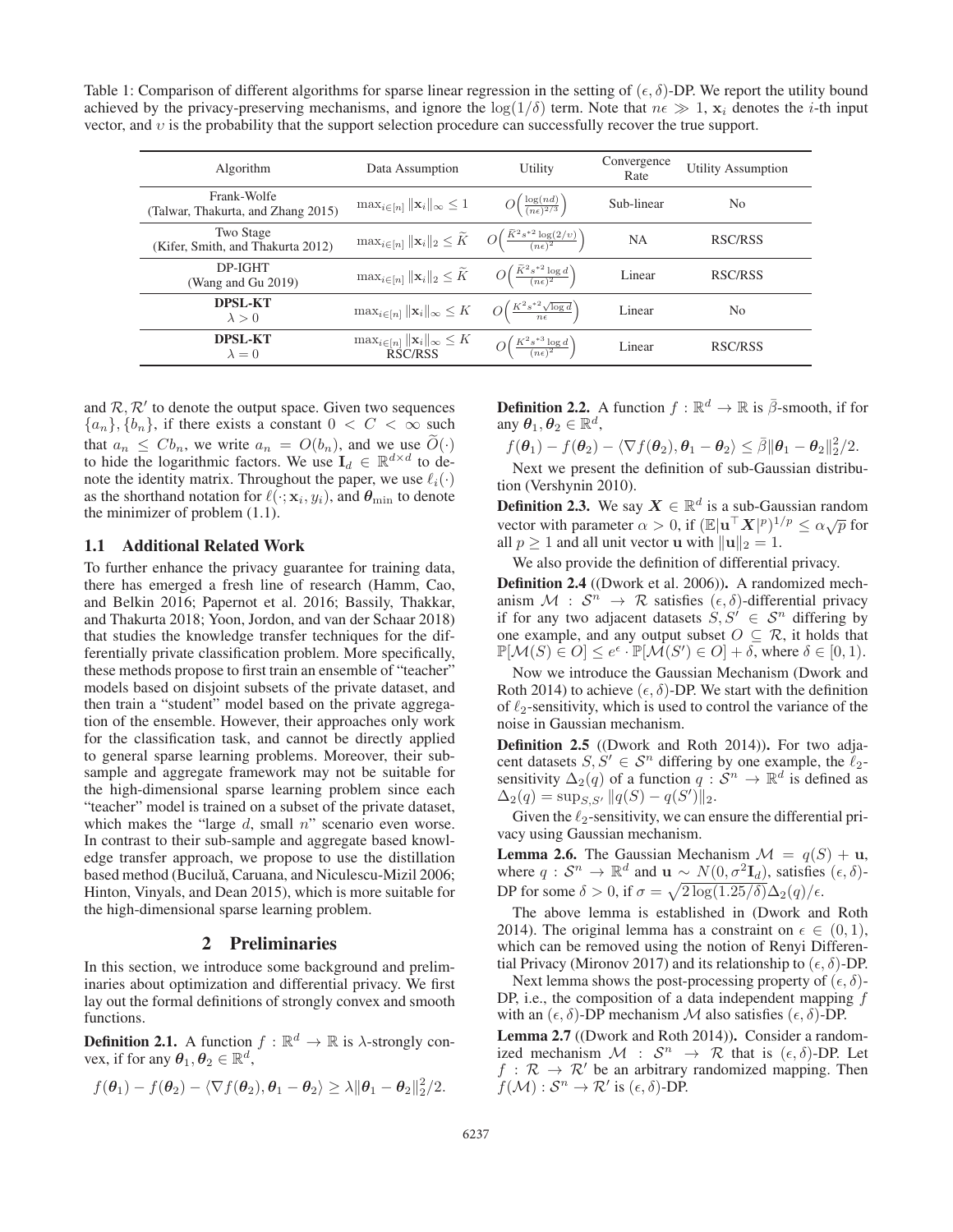# 3 The Proposed Algorithm

In this section, we present our differentially private sparse learning framework, which is illustrated in Algorithm 1. Note that Algorithm 1 will call IGHT algorithm (Yuan, Li, and Zhang 2014; Jain, Tewari, and Kar 2014) in Algorithm 2. IGHT enjoys linear convergence rate and is widely used for sparse learning. Note that for the sparsity constraint, i.e.,  $\|\theta\|_0 \leq s$ , the hard thresholding operator  $\mathcal{H}_s(\theta)$  is defined as follows:  $[\mathcal{H}_s(\theta)]_i = \theta_i$  if  $i \in \text{supp}(\theta, s)$  and  $[\mathcal{H}_s(\boldsymbol{\theta})]_i = 0$  otherwise, for  $i \in [d]$ . It preserves the largest s entries of  $\theta$  in magnitude. Equipped with IGHT, our framework also has a linear convergence rate for solving highdimensional sparsity constrained problems.

Algorithm 1 Differentially Private Sparse Learning via Knowledge Transfer (DPSL-KT)

**Input** Loss function  $\bar{L}_S$ , distribution D, IGHT parameters s,  $\eta_1$ ,  $\eta_2$ ,  $T_1$ ,  $T_2$ , function  $f$ ,  $\theta_0$ ,  $\sigma$ 

1:  $\hat{\theta} = \text{IGHT}(\theta_0, \bar{L}_S, s, \eta_1, T_1)$ 

- 2: Generate training set:  $S^{\text{p}} = \{(\widetilde{\mathbf{x}}_i, y_i^{\text{p}})\}_{i=1}^m$ , where  $y_i^{\text{p}} =$  $\langle \widehat{\theta}, \widetilde{\mathbf{x}}_i \rangle + \xi_i, \widetilde{\mathbf{x}}_i \sim \widetilde{\mathcal{D}}, \xi_i \sim N(0, \sigma^2)$  $\widehat{\boldsymbol{\theta}}, \widetilde{\mathbf{x}}_i \rangle + \xi_i, \widetilde{\mathbf{x}}_i \sim \widetilde{\mathcal{D}}, \xi_i \sim N(0, \sigma^2)$ <br>
Constructing the new test
- 3: Constructing the new task:  $\widetilde{L}(\theta)$  =  $(2m)^{-1} \sum_{i=1}^{m} (y_i^{\mathrm{p}} - \langle \boldsymbol{\theta}, \widetilde{\mathbf{x}}_i \rangle)^2$ 4:  $\theta^{\text{p}} = \text{IGHT}(\theta_0, \tilde{L}, s, \eta_2, T_2)$
- Output *θ*<sup>p</sup>

| Algorithm 2 Iterative Gradient Hard Thresholding (IGHT) |  |  |  |  |  |  |  |
|---------------------------------------------------------|--|--|--|--|--|--|--|
|---------------------------------------------------------|--|--|--|--|--|--|--|

**Input** Loss function  $L_S$ , parameters s,  $\eta$ , T,  $\theta_0$ 1: for  $t = 1, 2, 3, \ldots, T$  do<br>2:  $\theta_t = \mathcal{H}_s(\theta_{t-1} - \eta \nabla L)$ 2:  $\theta_t = \mathcal{H}_s(\theta_{t-1} - \eta \nabla L_S(\theta_{t-1}))$ <br>3: end for 3: end for Output  $\theta_T$ 

There are two key ingredients in our framework: (1) an efficient problem solver, i.e., iterative gradient hard thresholding (IGHT) algorithm (Yuan, Li, and Zhang 2014; Jain, Tewari, and Kar 2014), and (2) the knowledge transfer procedure. In detail, we first solve the optimization problem (1.1) using IGHT, which is demonstrated in Algorithm 2, to get a non-private "teacher" estimator  $\theta$ . The next step is the knowledge transfer procedure: we draw some synthetic features  $\{\tilde{\mathbf{x}}_i\}_{i=1}^m$  from a given distribution  $\tilde{D}$ , and output the corresponding private-preserving responses  $\{u^p\}_{m}^m$ , using corresponding private-preserving responses  $\{y_i^p\}_{i=1}^m$  using the Gaussian mechanism:  $y_i^{\mathrm{p}} = \langle \hat{\theta}, \tilde{\mathbf{x}}_i \rangle + \xi_i$ , where  $\xi_i$  is the Gaussian noise to protect the private information contained in  $\theta$ . Finally, by solving a new sparsity constrained learning problem  $\overline{L}$  using the privacy-preserving synthetic dataset  $S^{\text{p}} = \{(\tilde{\mathbf{x}}_i, y_i^{\text{p}})\}_{i=1}^{\tilde{m}}$ , we can get a differentially private "student" estimator  $\theta^{\text{p}}$ vate "student" estimator *θ*p.

Our proposed knowledge transfer framework can achieve both strong privacy and utility guarantees. Intuitively speaking, the newly constructed learning problem can reduce the utilization of the privacy budget since we only require the

generated responses to preserve the privacy of original training sample, which in turn leads to a strong privacy guarantee. In addition, this new learning problem contains the knowledge of the "teacher" estimator, which preserves the sparsity information of the underlying parameter. As a result, the "student" estimator can also have a strong utility guarantee.

# 4 Main Results

In this section, we will present the privacy and utility guarantees for Algorithm 1. We start with two conditions, which will be used in the result for generic models. Later, when we apply our result to specific models, these conditions will be verified explicitly.

The first condition is about the upper bound on the gradient of the function  $L<sub>S</sub>$ , which will be used to characterize the statistical error of generic sparse models.

**Condition 4.1.** For a given sample size n and tolerance parameter  $\zeta \in (0,1)$ , let  $\varepsilon(n,\zeta)$  be the smallest scalar such that with probability at least  $1-\zeta$ , we have  $\|\nabla L_S(\theta^*)\|_{\infty} \leq$  $\varepsilon(n,\zeta)$ .

To derive the utility guarantee, we also need the sparse eigenvalue condition (Zhang 2010) on the function  $L<sub>S</sub>$ , which directly implies the restricted strong convex and smooth properties (Negahban et al. 2009; Loh and Wainwright 2013) of the function  $L_S$ .

**Condition 4.2.** The empirical loss  $L<sub>S</sub>$  on the training data satisfies the sparse eigenvalue condition, if for all  $\theta$ , there exist positive numbers  $\mu$  and  $\beta$  such that

$$
\mu = \inf_{\mathbf{v}} \left\{ \mathbf{v}^\top \nabla^2 L_S(\boldsymbol{\theta}) \mathbf{v} \mid ||\mathbf{v}||_0 \le s, ||\mathbf{v}||_2 = 1 \right\},
$$
  

$$
\beta = \sup_{\mathbf{v}} \left\{ \mathbf{v}^\top \nabla^2 L_S(\boldsymbol{\theta}) \mathbf{v} \mid ||\mathbf{v}||_0 \le s, ||\mathbf{v}||_2 = 1 \right\}.
$$

#### 4.1 Results for Generic Models

We first present the privacy guarantee of Algorithm 1 in the setting of  $(\epsilon, \delta)$ -DP.

Theorem 4.3. Suppose the loss function on each training example satisfies  $\|\nabla \ell_i(\theta_{\min})\|_{\infty} \leq \gamma$ , and  $\tilde{\mathcal{D}}$  is a sub-<br>Gaussian distribution with parameter  $\tilde{\alpha}$  and the covariance matrix  $\|\tilde{\Sigma}\|_2 \leq \tilde{\beta}$ , and  $m \geq C_1 \tilde{\alpha} s \log d$  for some absolute constant  $C_1$ . Given a privacy budget  $\epsilon$  and a constant  $\delta \in (0, 1)$ , the output  $\theta^{\text{p}}$  of Algorithm 1 satisfies  $(\epsilon, \delta)$ -DP if  $\sigma^2 = 8m\tilde{\beta}s\gamma^2 \log(2.5/\delta)/(n^2\epsilon^2\lambda^2)$ .

Remark 4.4. Theorem 4.3 suggests that in order to ensure the privacy guarantee, the only condition on the private data is the  $\ell_{\infty}$ -norm bound on the gradient of the loss function on each training example. This is in contrast to the  $\ell_2$ -norm<br>bound required by many previous work (Kifer Smith, and bound required by many previous work (Kifer, Smith, and Thakurta 2012; Talwar, Thakurta, and Zhang 2015; Wang and Gu 2019) for sparse learning problems. We remark that  $\ell_{\infty}$ -norm bound is a milder condition than  $\ell_{2}$ -norm bound, and gives a better utility guarantee that only depends on the  $\ell_{\infty}$ -norm of the input data vectors instead of their  $\ell_2$ -norm.

Next, we provide the linear convergence rate and the utility guarantee of Algorithm 1.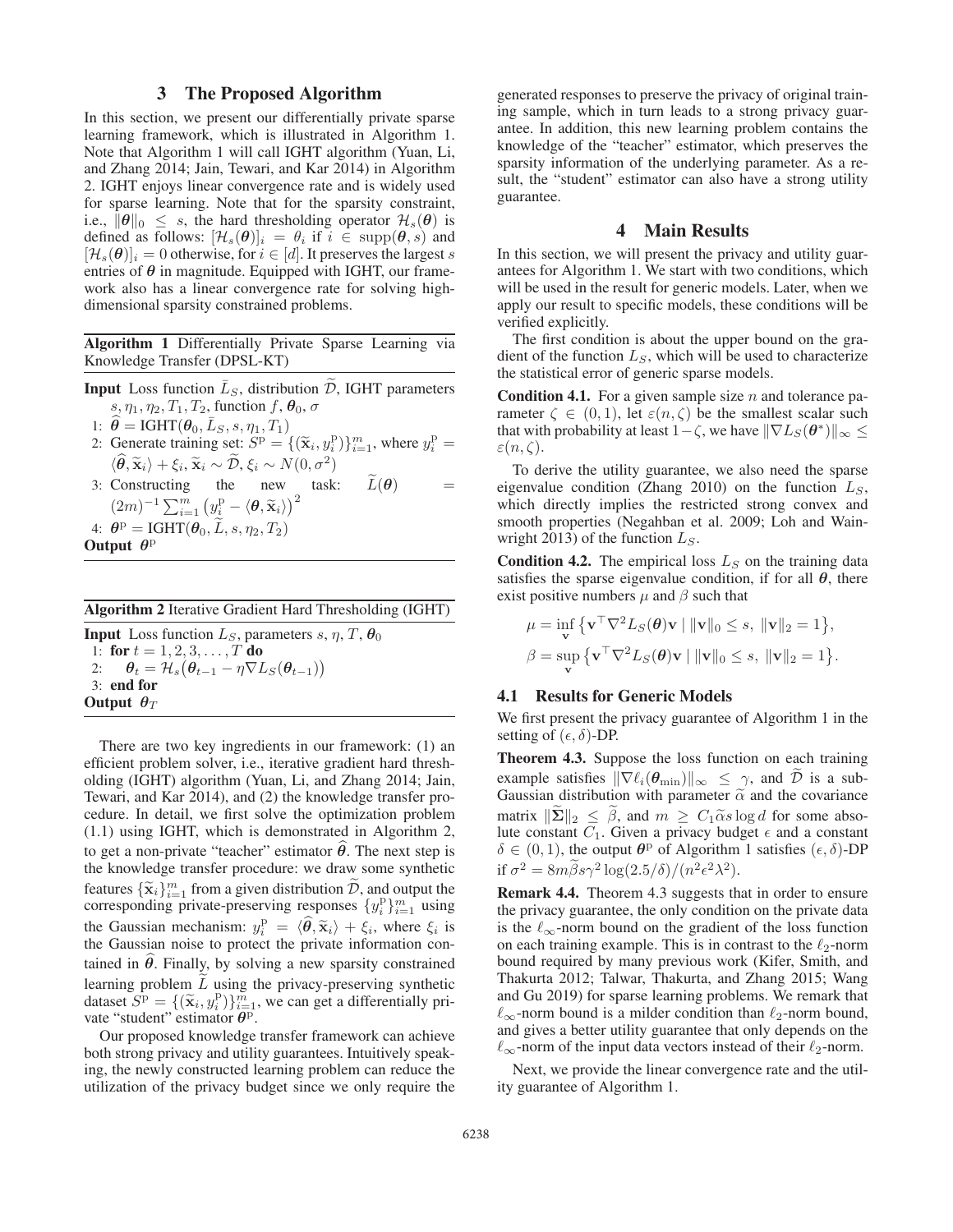**Theorem 4.5.** Suppose that the loss function  $\overline{L}_S$  is  $\overline{\beta}$ smooth and  $L<sub>S</sub>$  satisfies Condition 4.1 with parameter  $\varepsilon(n, \zeta)$ . Under the same conditions of Theorem 4.3 on  $\ell_i$ ,  $\widetilde{\mathcal{D}}$ ,  $\sigma^2$ , there exist constants  $\{C_i\}_{i=1}^8$  such that if  $n = m$  >  $C_1 \widetilde{\alpha} s \log d$  s >  $C_2 \kappa^2 s^*$  with  $\kappa = \overline{\beta}/\lambda$  the  $m \geq C_1 \widetilde{\alpha} s \log d, s \geq C_2 \widetilde{\kappa}^2 s^* \widetilde{\text{ with }} \kappa = \overline{\beta}/\lambda, \text{ the }$ stepsize  $\eta_1 = C_3 \lambda / \bar{\beta}^2$ ,  $\eta_2 = C_4 / \bar{\beta}$ , then  $\theta^{\rm p}$  converges to  $\theta^*$  at a linear rate. In addition, if we choose  $\lambda^2$  =  $C_5\gamma\sqrt{s^* \log d \log(1/\delta)}/(n\epsilon)$ , for large enough  $T_1, T_2$ , with<br>probability at least  $1 - \zeta - C_6/d$  the output  $\theta^p$  of Algorithm probability at least  $1 - \zeta - \frac{C_6}{d}$ , the output  $\theta^{\rm p}$  of Algorithm 1 satisfies

$$
\|\theta^{\mathrm{p}} - \theta^*\|_2^2 \leq C_7 \frac{s^*}{\bar{\beta}^2} \varepsilon(n,\zeta)^2 + C_8 \left(1/\bar{\beta}^2 + \tilde{\alpha}^2/\tilde{\beta}\right) \frac{\gamma \sqrt{s^{*3} \log d \log(1/\delta)}}{n\epsilon}.
$$

Remark 4.6. The utility bound of our method consists of two terms: the first term denotes the statistical error of generic sparse models, while the second one corresponds to the error introduced by the Gaussian mechanism, and is the dominating term. Therefore, the utility bound is of order  $O(\gamma \sqrt{s^{*3} \log d \log(1/\delta)}/(n\epsilon))$ , which depends on the true<br>sparsity  $s^*$  rather than the dimension of the problem d and sparsity  $s^*$  rather than the dimension of the problem d, and therefore is desirable for sparse learning.

The following corollary shows that if  $L<sub>S</sub>$  further satisfies Condition 4.2, our method can achieve an improved utility guarantee.

**Corollary 4.7.** Suppose that  $L<sub>S</sub>$  satisfies Condition 4.2 with parameters  $\mu$ ,  $\beta$ . Under the same conditions of Theorem 4.5 on  $L_S, \ell_i, \widetilde{D}$ , the output  $\theta^p$  of Algorithm 1 satisfies  $(\epsilon, \delta)$ -DP<br>if we set  $\lambda = 0$  and  $\tau^2 = 8m \widetilde{\beta} so^2 \log(2.5/\delta)/(m^2 \epsilon^2 u^2)$ if we set  $\lambda = 0$  and  $\sigma^2 = 8m\tilde{\beta}s\gamma^2 \log(2.5/\delta)/(n^2\epsilon^2\mu^2)$ . In addition, there exist constants  $\{C_i\}_{i=1}^{\infty}$  such that if  $n = m > C_1 \tilde{\alpha} s \log d$ ,  $s > C_2 \kappa^2 s^*$  with  $\kappa = \beta / \mu$ , step size  $m \geq C_1 \tilde{\alpha} s \log d$ ,  $s \geq C_2 \kappa^2 s^*$  with  $\kappa = \beta/\mu$ , step size  $\eta_1 = C_3 \mu / \beta^2$ ,  $\eta_2 = C_4 / \widetilde{\beta}$ , for large enough  $T_1, T_2$ , with probability at least  $1 - \zeta - C_5 / d$ , the output  $\theta^p$  of Algorithm probability at least  $1-\zeta - \frac{C_5}{d}$ , the output  $\theta^{\text{p}}$  of Algorithm 1 satisfies

$$
\|\theta^{\mathrm{p}}-\theta^*\|_2^2 \leq C_6 \frac{s^*}{\beta^2} \varepsilon(n,\zeta)^2 + C_7 \widetilde{\alpha}^2 \frac{\gamma^2 s^{*2} \log d \log(1/\delta)}{\widetilde{\beta}\mu^2 n^2 \epsilon^2}.
$$

Remark 4.8. Corollary 4.7 shows that if the training loss on the private data satisfies the sparse eigenvalue condition, Algorithm 1 can achieve  $\widetilde{O}(\gamma^2 s^{*2}/(n\epsilon)^2)$  utility guarantee by setting  $\lambda = 0$  and the variance  $\sigma^2$  accordingly. It improves the utility without the sparse eigenvalue condition  $\tilde{\mathcal{O}}(\gamma s^{*3/2}/(n\epsilon))$  in Theorem 4.5 by a factor of  $\tilde{O}(n\epsilon/\gamma\sqrt{s^*})$ . Note that sparse eigenvalue condition has been verified for many sparse models (Negahban et al. 2009) including sparse linear regression and sparse logistic regression.

#### 4.2 Results for Specific Models

In this subsection, we demonstrate the results of our framework for specific models. Note that the privacy guarantee has been established in Theorem 4.3, and we only present the utility guarantees.

Sparse linear regression We consider the following linear regression problem in the high-dimensional regime (Tibshirani 1996):  $\mathbf{y} = \mathbf{X}\boldsymbol{\theta}^* + \boldsymbol{\xi}$ , where  $\mathbf{y} \in \mathbb{R}^n$  is the response vector,  $\mathbf{X} \in \mathbb{R}^{n \times d}$  denotes the design matrix,  $\xi \in \mathbb{R}^n$ is a noise vector, and  $\theta^* \in \mathbb{R}^d$  with  $\|\theta^*\|_0 \leq s^*$  is the underlying sparse coefficient vector that we want to recover. In order to estimate the sparse vector  $\theta^*$ , we consider the following sparsity constrained estimation problem, which has been studied in many previous work (Zhang 2011; Foucart and Rauhut 2013; Yuan, Li, and Zhang 2014; Jain, Tewari, and Kar 2014; Chen and Gu 2016)

$$
\min_{\boldsymbol{\theta} \in \mathbb{R}^d} (2n)^{-1} \|\mathbf{X}\boldsymbol{\theta} - \mathbf{y}\|_2^2 + \lambda \|\boldsymbol{\theta}\|_2^2/2 \text{ subject to } \|\boldsymbol{\theta}\|_0 \leq s.
$$
\n(4.1)

The utility guarantee of Algorithm 1 for solving (4.1) can be implied by Theorem 4.5. Here we only need to verify Condition 4.2 for the sparse linear regression model. In specific, we can show that  $\nabla L_S(\theta^*) = \mathbf{X}^\top \boldsymbol{\xi}/n$ , and we can prove that  $\|\nabla L_S(\theta^*)\|_{\infty} \leq C_1 \nu \sqrt{\log d/n}$  holds with prob-<br>ability at least  $1 - \exp(-C_2 n)$  where  $C_1$   $C_2$  are absoability at least  $1 - \exp(-C_2n)$ , where  $C_1, C_2$  are absolute constants. Therefore, we have  $\zeta = 1 - \exp(-C_2 n)$ ,  $\varepsilon(n,\zeta) = C_1 \nu \sqrt{\log d/n}$ . By substituting these quantities into Theorem 4.5 we can obtain the following corollary into Theorem 4.5, we can obtain the following corollary.

Corollary 4.9. Suppose that each row of the design matrix satisfies  $\max_{i \in [n]} ||\mathbf{x}_i||_{\infty} \leq K$ , and the noise vector  $\xi \sim N(0, \nu^2 \mathbf{I}_n)$ . Under the same conditions of Theorem 4.5 on  $\tilde{D}$ ,  $\sigma^2$ ,  $\eta_1$ ,  $\eta_2$ ,  $s$ , there exist constants  $\{C_i\}_{i=1}^5$  such that if  $m = n \geq C_1 s \log d$ ,  $\lambda^2 = C_2 K^2 s^* \sqrt{\log d \log(1/\delta)}/(n\epsilon)$ ,<br>with probability at least  $1 - C_2/d$  the output  $\theta^{\rm p}$  of Algowith probability at least  $1 - C_3/d$ , the output  $\theta^{\rm p}$  of Algorithm 1 satisfies

$$
\|\theta^{\mathrm{p}}-\theta^*\|_2^2 \leq C_4 \nu^2 K^2 \frac{s^* \log d}{n} + C_5 \tilde{\alpha}^2 K^2 \frac{s^{*2} \sqrt{\log d \log \frac{1}{\delta}}}{\tilde{\beta} n \epsilon}.
$$

**Remark 4.10.** Corollary 4.9 suggests that  $O(s^* \log d/n +$  $K^2 s^{*2} \sqrt{\log d \log(1/\delta)}/(n\epsilon)$  utility guarantee can be achieved by our algorithm. The term  $O(s^* \log d/n)$  deachieved by our algorithm. The term  $O(s^* \log d/n)$  denotes the statistical error for sparse vector estimation, which matches the minimax lower bound (Raskutti, Wainwright, and Yu 2011). While the term  $\widetilde{O}(K^2s^{*2}/(n\epsilon))$  corresponds to the error introduced by the privacy-preserving mechanism, and is the dominating term. Compared with the bestknown result (Kifer, Smith, and Thakurta 2012; Wang and Gu 2019)  $\widetilde{O}(\widetilde{K}^2 s^{*2}/(n^2 \epsilon^2))$ , where  $\|\mathbf{x}_i\|_2 \leq \widetilde{K}$  for all  $i \in$  $[n]$ , our utility guarantee does not require the sparse eigenvalue condition and is better than their results by a factor of value condition and is better than then results by a ractor of  $\widetilde{O}(\widetilde{K}^2/(K^2 n \epsilon))$ . Since we have  $\widetilde{K} \le \sqrt{d}K$  in the worst case, the improvement factor can be as large as  $\tilde{O}(d/(\pi\epsilon))$ . Compared with the utility guarantee  $\widetilde{O}(1/(n\epsilon)^{2/3})$  obtained<br>by (Talwar, Thakurta, and Zhang 2015), our method imby (Talwar, Thakurta, and Zhang 2015), our method improves their result by a factor of  $\widetilde{O}((n\epsilon)^{1/3}/(Ks^*)^2)$ , which<br>demonstrates the advantage of our framework demonstrates the advantage of our framework.

**Remark 4.11.** According to Corollary 4.7, if  $L_S$  satisfies Condition 4.2 with parameters  $\mu$ ,  $\beta$ , we can set  $\lambda = 0$  and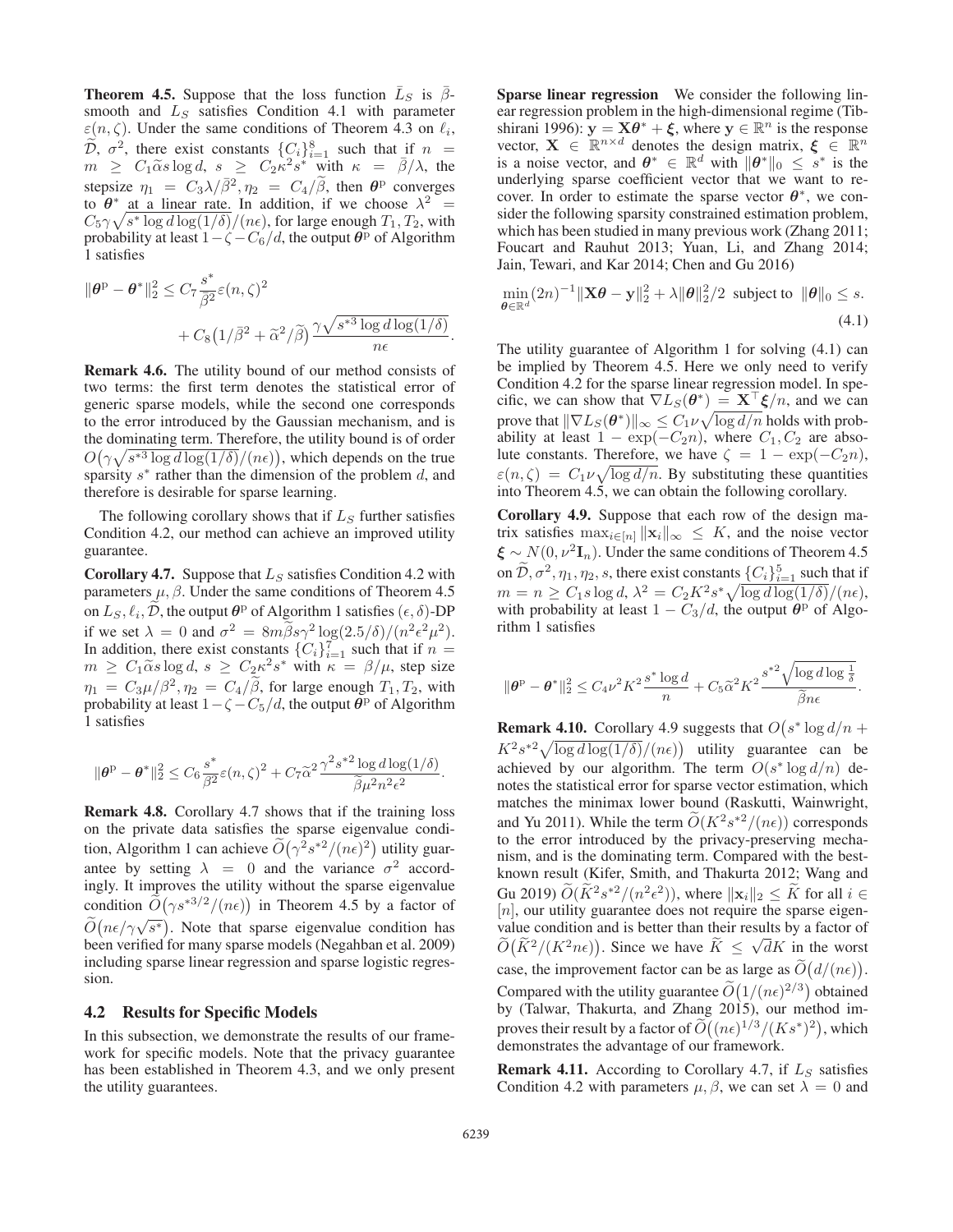$\sigma^2 = 8s\gamma^2 \log(2.5/\delta)/(n\epsilon^2\mu^2)$  in Algorithm 1. As a result, the output of Algorithm 1 will satisfy  $(\epsilon, \delta)$ -DP with the utility guarantee  $\widetilde{O}(K^2 s^{*3}/(n^2 \epsilon^2))$ , which improves the result in Corollary 4.9 by a factor of  $\widetilde{O}(n\epsilon/s^*)$ . Due to the space limit, we defer the detailed result to the supplemental material.

Sparse logistic regression For high-dimensional logistic regression, we assume the label of each example follows an i.i.d. Bernoulli distribution conditioned on the input vector  $\mathbb{P}(y = 1 | \mathbf{x}, \theta^*) = \exp(\theta^{*\top} \mathbf{x} - \log(1 + \exp(\theta^* \mathbf{x}))),$ <br>where  $\mathbf{x} \in \mathbb{R}^d$  is the input vector  $\theta^* \in \mathbb{R}^d$  with  $\|\theta^*\| < e^{*\top}$ where  $\mathbf{x} \in \mathbb{R}^d$  is the input vector,  $\boldsymbol{\theta}^* \in \mathbb{R}^d$  with  $\|\boldsymbol{\theta}^*\|_0 \leq s^*$ is the sparse parameter vector we would like to estimate. Given observations  $\{(x_i, y_i)\}_{i=1}^n$ , we consider the follow-<br>ing maximum likelihood estimation problem with sparsity ing maximum likelihood estimation problem with sparsity constraints (Yuan, Li, and Zhang 2014; Chen and Gu 2016)

$$
\min_{\boldsymbol{\theta} \in \mathbb{R}^d} -n^{-1} \sum_{i=1}^n \left[ y_i \boldsymbol{\theta}^\top \mathbf{x}_i - \log \left( 1 + \exp(\boldsymbol{\theta}^\top \mathbf{x}_i) \right) \right] \tag{4.2}
$$

$$
+ \lambda \|\boldsymbol{\theta}\|_2^2/2 \text{ subject to } \|\boldsymbol{\theta}\|_0 \leq s. \tag{4.3}
$$

The utility guarantee of Algorithm 1 for solving (4.2) is shown in the following corollary.

Corollary 4.12. Under the same conditions of Corollary 4.9 on  $\mathbf{x}_i$ ,  $\widetilde{\mathcal{D}}, \sigma^2$ ,  $\eta_1$ ,  $\eta_2$ , *s*, there exist constants  $\{C_i\}_{i=1}^5$  such that if  $m = n \ge C_1 s \log d$ ,  $\lambda^2 =$ <br> $C_1 K$ ,  $\sqrt{e^* \log d \log(1/\delta)}$ ,  $\sqrt{(ac)}$ , with probability at least 1  $C_2K\sqrt{s^* \log d \log(1/\delta)}/(n\epsilon)$ , with probability at least 1 −  $C_2/d$  the output  $\theta^{\text{p}}$  of Algorithm 1 satisfies  $\overline{C_3}/d$ , the output  $\theta^{\overline{p}}$  of Algorithm 1 satisfies

$$
\|\boldsymbol{\theta}^{\mathrm{p}}-\boldsymbol{\theta}^*\|_2^2 \leq C_4 K^2 \frac{s^* \log d}{n} + C_5 \widetilde{\alpha}^2 K \frac{\sqrt{s^{*3} \log d \log(1/\delta)}}{\widetilde{\beta} n \epsilon}.
$$

**Remark 4.13.** Corollary 4.12 suggests that  $O(s^* \log d/n +$  $K\sqrt{s^{*3}\log d\log(1/\delta)}/(n\epsilon)$  utility guarantee can be obtained by our algorithm for sparse logistic regression. The tained by our algorithm for sparse logistic regression. The term  $\tilde{O}(Ks^{*3/2}/(n\epsilon))$  caused by the Gaussian mechanism<br>is the dominating term and does not depend on the sparse is the dominating term and does not depend on the sparse eigenvalue condition, and is better than the best-known result (Wang and Gu 2019)  $\widetilde{O}(\widetilde{K}^2 s^{*2}/(n^2\epsilon^2))$  by a factor of  $\widetilde{O}(\widetilde{K}^2 s^{*1/2}/(Kn\epsilon))$ . The improvement factor can be as large as  $\widetilde{O}(dK/(n\epsilon))$  since  $\widetilde{K} \le \sqrt{d}K$ .

# 5 Numerical Experiments

In this section, we present experimental results of our proposed algorithm on both synthetic and real datasets. For sparse linear regression, we compare our framework with Two stage (Kifer, Smith, and Thakurta 2012), Frank-Wolfe (Talwar, Thakurta, and Zhang 2015), and DP-IGHT (Wang and Gu 2019) algorithms. For sparse logistic regression, we compare our framework with DP-IGHT (Wang and Gu 2019) algorithm. For all of our experiments, we choose the parameters of different methods according to the requirements of their theoretical guarantees. More specifically, on the synthetic data experiments, we assume  $s<sup>*</sup>$  is known for all the methods. On the real data experiments,  $s^*$  is unknown, neither our method or the competing methods has the knowledge of  $s^*$ . So we simply choose a sufficiently

large s as a surrogate of  $s^*$ . Given s, for the parameter  $\lambda$  in our method, according to Theorem 4.5, we choose  $\lambda$ from a sequence of values  $c_1 \sqrt{s \log d \log(1/\delta)}/(n\epsilon)$ , where  $c_1 \in \{10^{-6}, 10^{-5}, \ldots, 10^1\}$ , by cross-validation. For com-<br>pering methods, given s we choose the iteration numpeting methods, given s, we choose the iteration number of Frank-Wolfe from a sequence of values  $c_2$ s, where  $c_2 \in \{0.5, 0.6, \ldots, 1.5\}$ , and the regularization parameter<br>in the objective function of Two Stage from a sequence in the objective function of Two Stage from a sequence of values  $c_3s/\epsilon$ , where  $c_3 \in \{10^{-3}, 10^{-2}, \ldots, 10^2\}$ , by cross-validation. For DP-IGHT, we choose its stepsize from the grid  $\{1/2^0, 1/2^1, \ldots, 1/2^6\}$  by cross-validation. For the non-private baseline, we use the non-private IGHT (Yuan, Li, and Zhang 2014).

#### 5.1 Numerical Simulations

In this subsection, we investigate our framework on synthetic datasets for sparse linear and logistic regression. In both problems, we generate the design matrix **X**  $\in \mathbb{R}^{n \times d}$ such that each entry is drawn i.i.d. from a uniform distribution  $U(-1, 1)$ , and the underlying sparse vector  $\theta^*$  has s nonzero entries that are randomly generated. In addition, we consider the following two settings: (i)  $n = 800, d =$  $1000, s^* = 10$ ; (ii)  $n = 4000, d = 5000, s^* = 50$ . We choose  $\tilde{\mathcal{D}}$  to be a uniform distribution  $U(-1, 1)$ , which implies  $\tilde{\beta} = 1/3$ .

Sparse linear regression For sparse linear regression, the observations are generated according to the linear regression model  $\mathbf{y} = \mathbf{X}^\top \theta^* + \xi$ , where the noise vector  $\xi \sim$  $N(0, \nu^2 I)$  with  $\nu^2 = 0.1$ . In our experiments, we set  $\delta =$ 0.01 and vary the privacy budget  $\epsilon$  from 0.8 to 5. Note that due to the hardness of the problem itself, we choose relatively large privacy budgets compared with the lowdimensional problem to ensure meaningful results. Figure 2(a) and 2(b) illustrate the estimation error  $\|\theta - \theta^*\|_2 / \|\theta^*\|_2$ of different methods averaged over 10 trails. The results show that the estimation error of our method is close to the non-private baseline, and is significantly better than other private baselines. Even when we have a small privacy budget (i.e.,  $\epsilon = 0.8$ ), our method can still recover the underlying sparse vector with reasonably small estimation error, while others fail.

Sparse logistic regression For sparse logistic regression, each label is generated from the logistic distribution  $\mathbb{P}(y =$ 1) =  $1/(1 + \exp(x_i^T \theta^*))$ . In this problem, we vary the pri-<br>vacy budget  $\epsilon$  from 2 to 10 and set  $\delta = 0.01$ . We present the vacy budget  $\epsilon$  from 2 to 10, and set  $\delta = 0.01$ . We present the estimation error versus privacy budget  $\epsilon$  of different methods in Figure 2(c) and 2(d). The results show that our method can output accurate estimators when we have relative large privacy budget, and it consistently outperforms the private baseline.

## 5.2 Real Data Experiments

For real data experiments, we use E2006-TFIDF dataset (Kogan et al. 2009) and RCV1 dataset (Lewis et al. 2004), for the evaluation of sparse linear regression and sparse logistic regression, respectively.

E2006-TFIDF data For sparse linear regression problem, we use E2006-TFIDF dataset, which consists of financial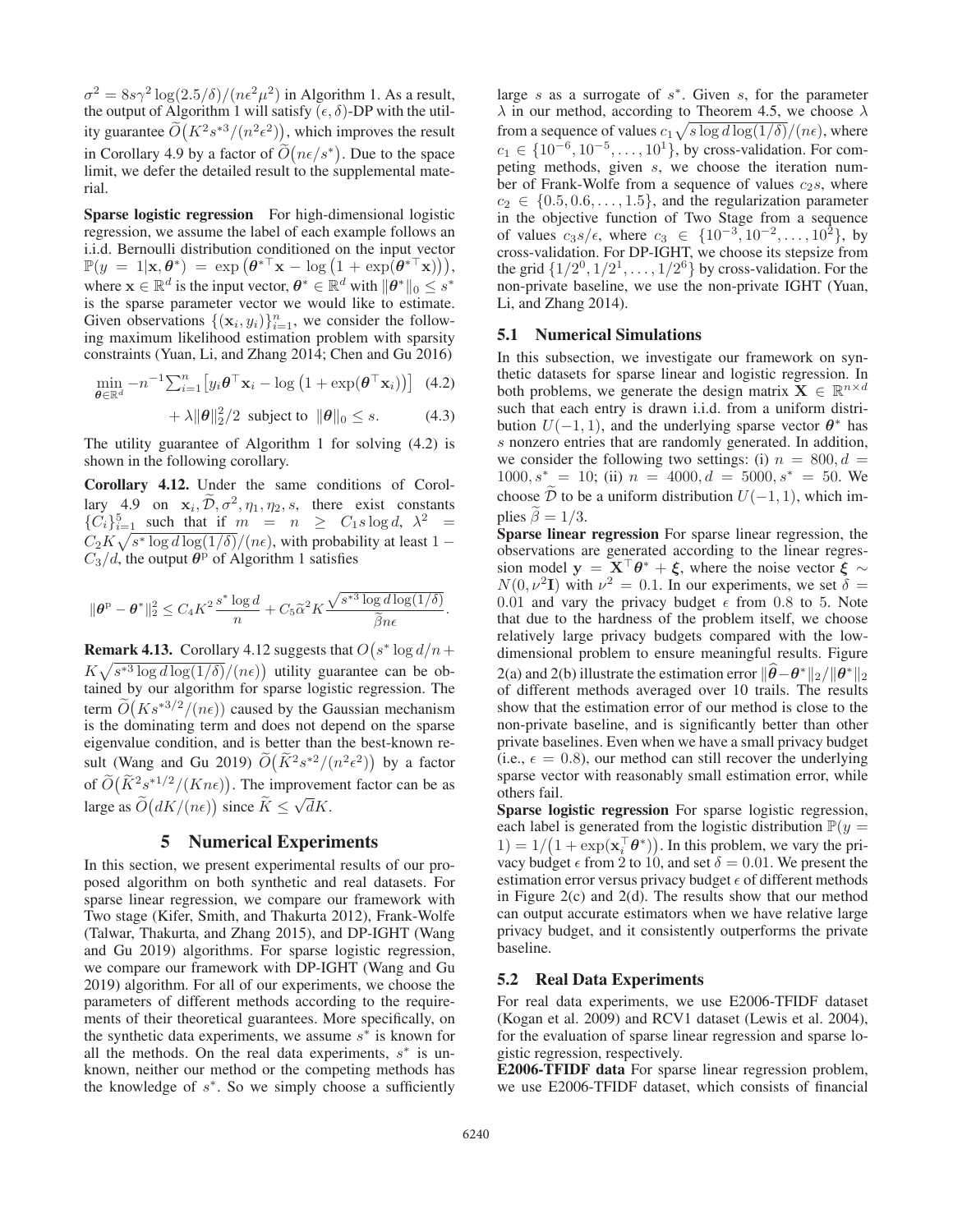

Figure 2: Numerical results for sparse linear and logistic regression. (a), (b) Reconstruction error versus privacy budget for sparse linear regression; (c), (d) Reconstruction error versus privacy budget for sparse linear regression.

Table 2: Comparison of different algorithms for various privacy budgets  $\epsilon$  with  $\delta = 10^{-5}$  in terms of MSE (mean  $\pm$  std) and its corresponding standard deviation on E2006-TFIDF.

| Method         | $\epsilon = 0.8$ | $\epsilon = 1.5$ | $\epsilon = 2.5$ | $\epsilon = 3.5$ | $\epsilon = 4.5$ |
|----------------|------------------|------------------|------------------|------------------|------------------|
| <b>IGHT</b>    | 0.8541           | 0.8541           | 0.8541           | 0.8541           | 0.8541           |
| Frank-Wolfe    | 4.471 (0.239)    | 2.004(0.155)     | 1.535(0.140)     | 1.206(0.095)     | 1.099(0.082)     |
| Two stage      | 4.022(0.159)     | 1.803(0.141)     | 1.326(0.093)     | 1.107(0.103)     | 1.053(0.069)     |
| DP-IGHT        | 3.731 (0.207)    | 1.687(0.126)     | 1.304(0.035)     | 1.067(0.051)     | 0.968(0.062)     |
| <b>DPSL-KT</b> | 1.227(0.110)     | 1.178 (0.056)    | 1.065(0.054)     | 0.971(0.031)     | 0.952(0.010)     |

Table 3: Comparison of different algorithms for various privacy budgets  $\epsilon$  with  $\delta = 10^{-5}$  in terms of test error (mean  $\pm$  std) and its corresponding standard deviation on RCV1 data.

| Method         | $\epsilon=2$   | $\epsilon = 4$ | $\epsilon = 6$ | $\epsilon = 8$ |
|----------------|----------------|----------------|----------------|----------------|
| <b>IGHT</b>    | 0.0645         | 0.0645         | 0.0645         | 0.0645         |
| Frank-Wolfe    | 0.1381(0.0045) | 0.1134(0.0041) | 0.0978(0.0032) | 0.0882(0.0033) |
| Two stage      | 0.1272(0.0044) | 0.1061(0.0038) | 0.0949(0.0035) | 0.0866(0.0031) |
| DP-IGHT        | 0.1179(0.0035) | 0.1026(0.0036) | 0.0922(0.0032) | 0.0824(0.0029) |
| <b>DPSL-KT</b> | 0.1105(0.0038) | 0.0974(0.0035) | 0.0885(0.0029) | 0.0787(0.0031) |

risk data from thousands of U.S. companies. In detail, it contains 16087 training examples, 3308 testing examples, and we randomly sample 25000 features for this experiment. In order to validate our proposed framework, we randomly divide the original dataset into two datasets: private dataset and public dataset. For the private dataset, it contains 8044 training examples, and we assume that this dataset contains the sensitive information that we want to protect. For the public dataset, it contains 8043 training examples. We set  $s = 2000, \delta = 10^{-5}, \epsilon \in [0.8, 5]$ . We estimate  $\tilde{\beta}$  by the sample covariance matrix, and the detailed estimation procedure can be found in the longer version of this paper. Table 2 reports the mean square error (MSE) on the test data of different methods for various privacy budgets over 10 trails. The results show that the performance of our algorithm is close to the non-private baseline even when we have small private budgets, and is much better than existing methods.

RCV1 data For sparse logistic regression, we use a Reuters Corpus Volume I (RCV1) data set for text categorization research. RCV1 is released by Reuters, Ltd. for research purposes, and consists of over 800000 manually categorized newswire stories. It contains 20242 training examples, 677399 testing examples and 47236 features. As before, we randomly divide the original dataset into two datasets with equal size serving as the private and publice datasets. In addition, we randomly choose 10000 test examples and 20000 features, and set  $s = 500$ ,  $\delta = 10^{-5}$ ,  $\epsilon \in [2, 8]$ . We estimate  $\tilde{\beta}$  using the same method as before. We compare all algorithms in terms of their classification error on the test set over 10 replications, which is summarized in Table 3. Evidently our algorithm achieves the lowest test error among all private algorithms on RCV1 dataset, which demonstrates the superiority of our algorithm.

## 6 Conclusions and Future Work

In this paper, we developed a differentially private framework for sparse learning using the idea of knowledge transfer. We establish the linear convergence rate and the utility guarantee of our method. Experiments on both synthetic and real-world data demonstrate the superiority of our algorithm. For the future work, it is very interesting to generalize our framework to other structural constrained learning problems such as the low-rank estimation problem. It is also very interesting to study the theoretical lower-bound of the differentially private sparse learning problem to access the